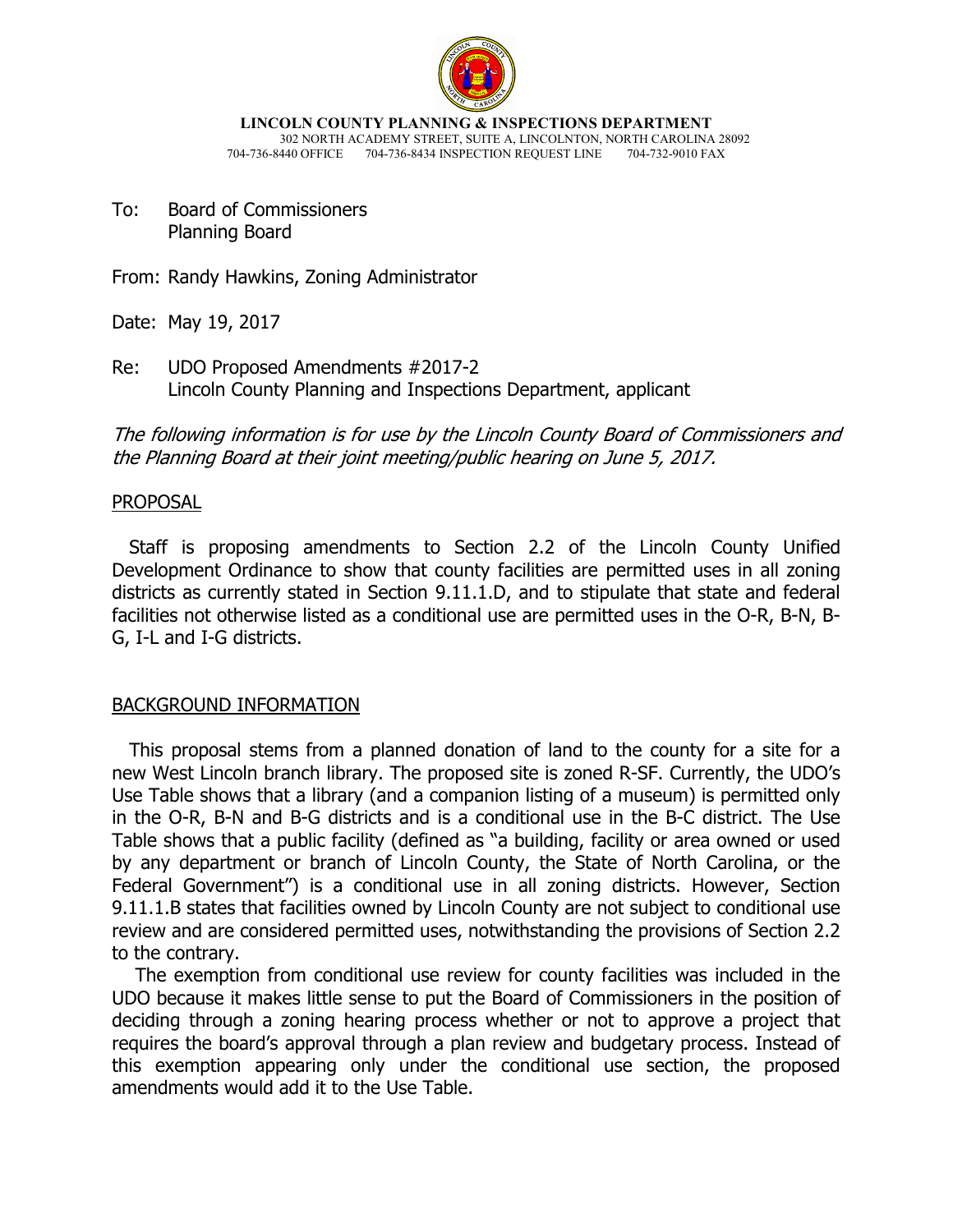This proposal would also delete library as a listing (so that the location of a county library wouldn't be limited to business districts) and revise the museum listing to "privately owned museum."

 In addition, this proposal would add a listing, "state or federal facility not otherwise listed as a conditional use," and show that such a use is permitted in the O-R, B-N, B-G, I-L and I-G districts. This would permit state and federal offices, including post offices. Potential state or federal facilities that would remain a conditional use include a correctional facility and a landfill.

 Following is the section of the UDO that exempts county facilities from conditional use review:

# **§9.11. Conditional Use Review**

# **§9.11.1 Applicability**

**D.** Notwithstanding the provisions of §2.2 to the contrary, land uses owned by Lincoln County shall not be subject to the conditional use review requirements of this section. Public facilities, major and minor utilities and other land uses owned by Lincoln County shall be considered Permitted Uses.

Following are the proposed amendments to the Use Table:

# **§2.2. Use Table**

| Civic Uses $\overline{R-R}$ $\overline{R-T}$ $\overline{R-S}$                    |    |   |           | /R-7<br><b>SF</b> | /R-7<br>CR | R-<br>$\overline{14}$                        | R-<br>20 | R-<br><b>MR</b> | R-<br><b>MF</b> |          | $O-R$ $B-N$ $B-G$ $B-C$ $I-L$ $I-G$ |    |          |                    | Use<br>Standard |
|----------------------------------------------------------------------------------|----|---|-----------|-------------------|------------|----------------------------------------------|----------|-----------------|-----------------|----------|-------------------------------------|----|----------|--------------------|-----------------|
| <b>Privately owned museum.</b><br><b>library</b>                                 |    |   |           |                   |            |                                              |          |                 |                 | P        | P                                   | P  |          |                    |                 |
| <b>Public County facility</b>                                                    | EP | E | <b>CP</b> | E                 | <b>CP</b>  | $\left  \frac{\text{CP}}{\text{CP}} \right $ |          | <b>GP</b>       | E               | E        | E                                   |    |          | <u>cp cp cp cp</u> | §4.3.5          |
| <b>State or federal facility not</b><br>otherwise listed as<br>a conditional use |    |   |           |                   |            |                                              |          |                 |                 | <u>Р</u> |                                     | P. | <u>P</u> | Ρ                  | <u>\$4.3.5</u>  |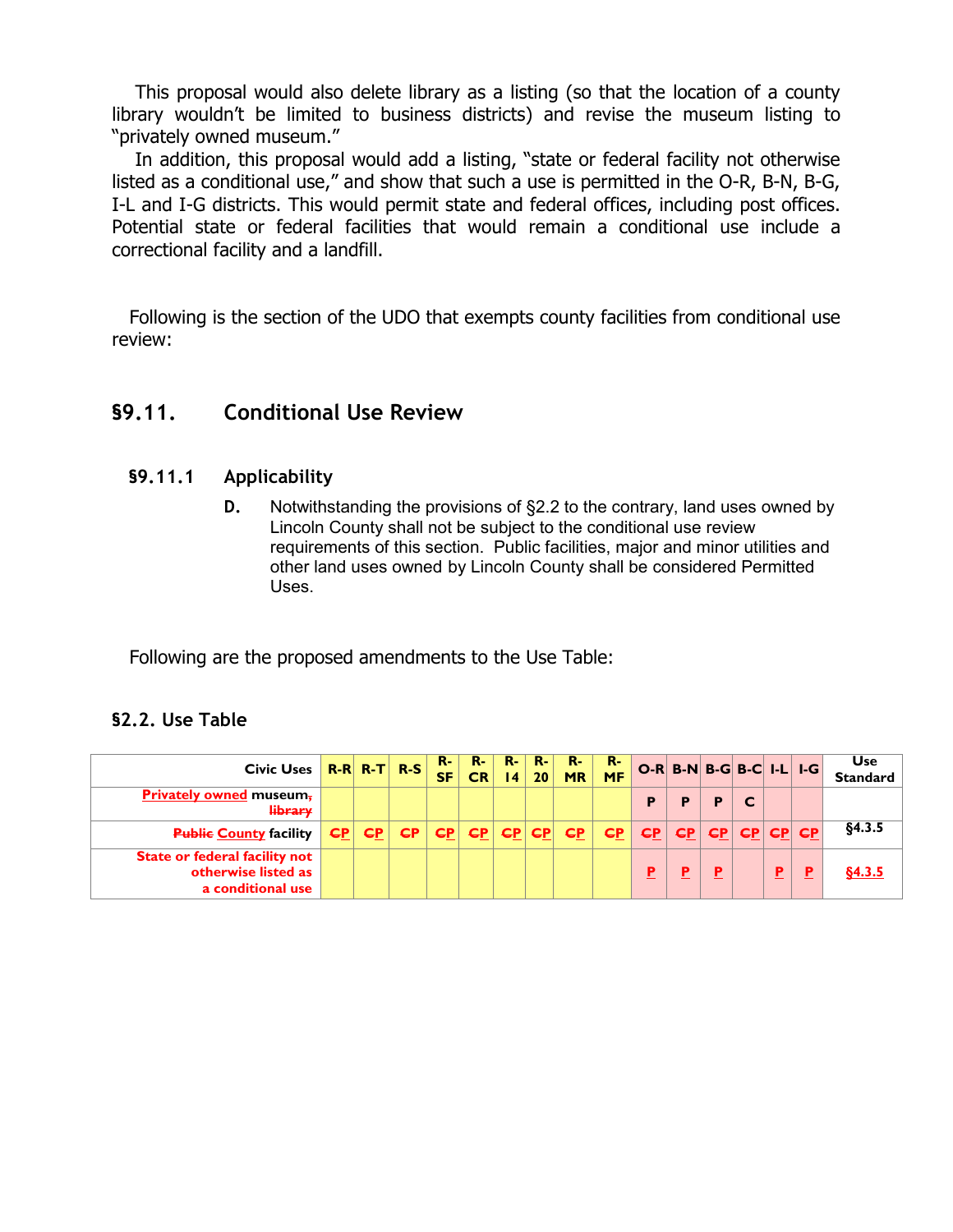

**LINCOLN COUNTY PLANNING & INSPECTIONS DEPARTMENT**

 302 NORTH ACADEMY STREET, SUITE A, LINCOLNTON, NORTH CAROLINA 28092 704-736-8440 OFFICE 704-736-8434 INSPECTION REQUEST LINE

# **Zoning Amendment Staff's Proposed Statement of Consistency and Reasonableness**

Case No. **UDO Proposed Amendments #2017-2** 

Applicant **Lincoln County Planning and Inspections Department**

Proposed amendments **Amend Section 2.2 (Use Table) of the Lincoln County Unified Development Ordinance to show that county facilities are permitted uses in all zoning districts as currently stated in Section 9.11.1.D, and to stipulate that state and federal facilities not otherwise listed as a conditional use are permitted uses in the O-R, B-N, B-G, I-L and I-G districts.** 

These proposed amendments **are consistent** with the Lincoln County Comprehensive Land Use Plan and other adopted plans in that:

**This proposal is not contrary to any of the guiding principles, objectives or strategies of the Land Use Plan.** 

These proposed amendments are **reasonable and in the public interest** in that:

**By breaking "public facility" into two separate categories in the Use Table, this proposal clarifies an exemption for county facilities that's found in another section. This proposal eliminates red tape by making state and federal offices a permitted use by right in non-residential districts.**